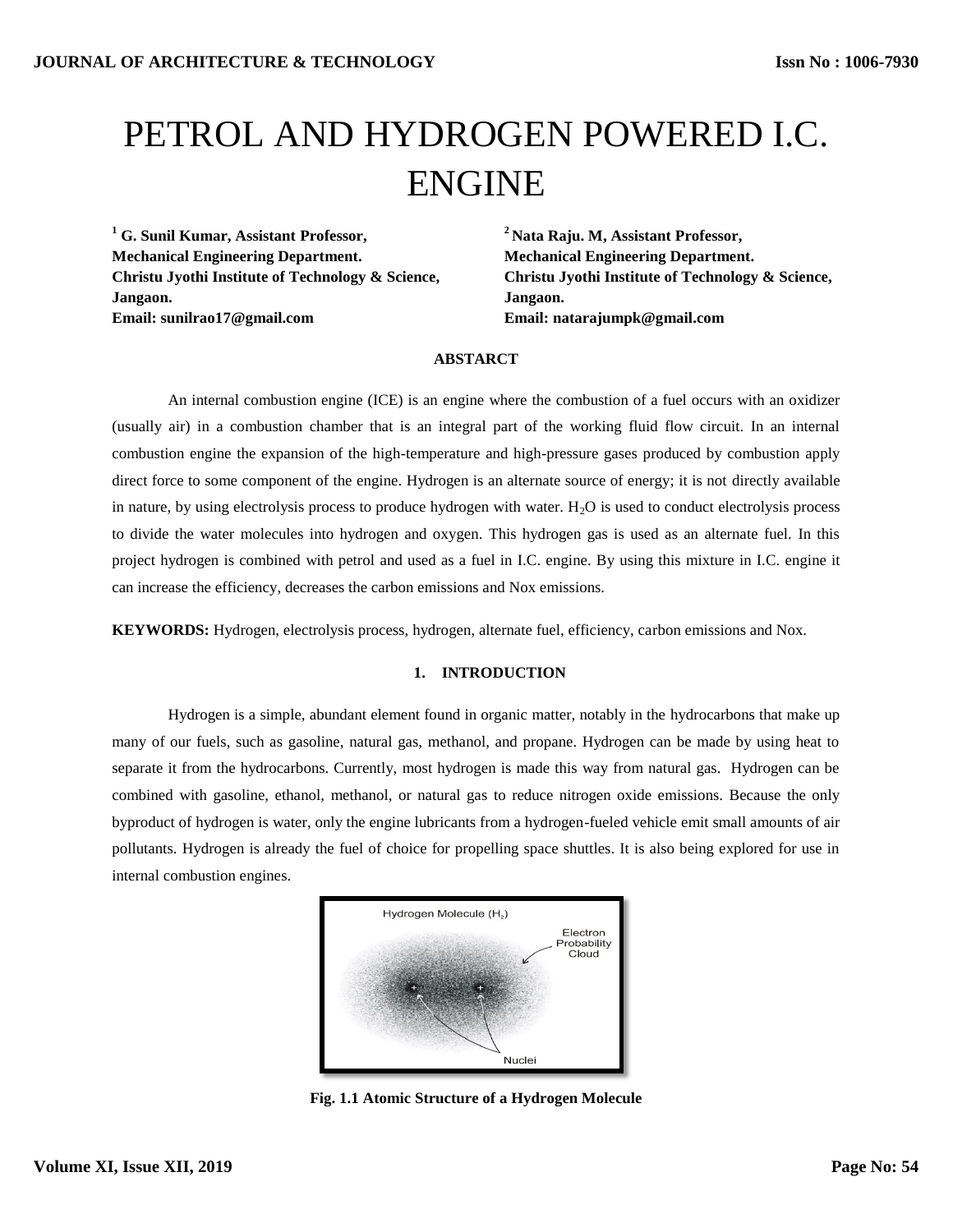# **2. HYDROGEN GENERATION PROCESS**

Electrolysis of water is the decomposition of water  $(H_2O)$  into oxygen  $(O_2)$  and hydrogen gas  $(H_2)$ due to an electric current being passed through the water. This electrolytic process is used in some industrial applications when hydrogen is needed.



 **Fig. 2.1 Electrolysis of water**

An electrical power source is connected to two electrodes (typically made from some inert metal such as Platinum or Stainless Steel etc.,) which are placed in water. Hydrogen will appear at the Cathode (the negatively charged electrode), and Oxygen will appear at the Anode (the positively charged electrode). The generated amount of hydrogen is twice the amount of oxygen, and both are proportional to the total electrical charge that was sent through the water.

| S.No           | <b>Volts</b><br>(V) | Amps<br>(A) | <b>Watts</b><br>(W) | <b>Volume</b><br>(ml) | <b>Time</b><br>(min) | <b>Flow Rate</b><br>ml/min) | <b>MMW</b><br>m/min/w | <b>Temp</b><br>(C) |
|----------------|---------------------|-------------|---------------------|-----------------------|----------------------|-----------------------------|-----------------------|--------------------|
|                | 12                  | 4.8         | 57.60               | 1000                  | 3.43                 | 291.26                      | 5.06                  | 84                 |
| $\mathfrak{D}$ | 12.3                | 5.8         | 71.34               | 1000                  | 2.48                 | 402.68                      | 5.64                  | 83                 |
| 3              | 12.7                | 8.5         | 107.95              | 1000                  | 1.48                 | 674.16                      | 6.25                  | 81                 |
| 4              | 13                  | 10.9        | 141.70              | 1000                  | 1.12                 | 895.52                      | 6.32                  | 80                 |
| 5              | 13.3                | 13.9        | 184.87              | 1000                  | 0.85                 | 1176.47                     | 6.36                  | 80                 |
| 6              | 14.3                | 27.6        | 394.68              | 1000                  | 0.40                 | 2500.00                     | 6.33                  | 79                 |
| $\overline{7}$ | 14.7                | 32.5        | 477.75              | 1000                  | 0.35                 | 2857.14                     | 5.98                  | 80                 |
| 8              | 15                  | 36.5        | 547.50              | 1000                  | 0.32                 | 3157.89                     | 5.77                  | 81                 |
| 9              | 15.7                | 46          | 722.20              | 1000                  | 0.25                 | 4000.00                     | 5.54                  | 84                 |
| 10             | 16.3                | 51.4        | 837.82              | 1000                  | 0.20                 | 5000.00                     | 5.97                  | 88                 |

**Table 2.1 Variation in the generation of hydrogen on the basis of change in voltage:**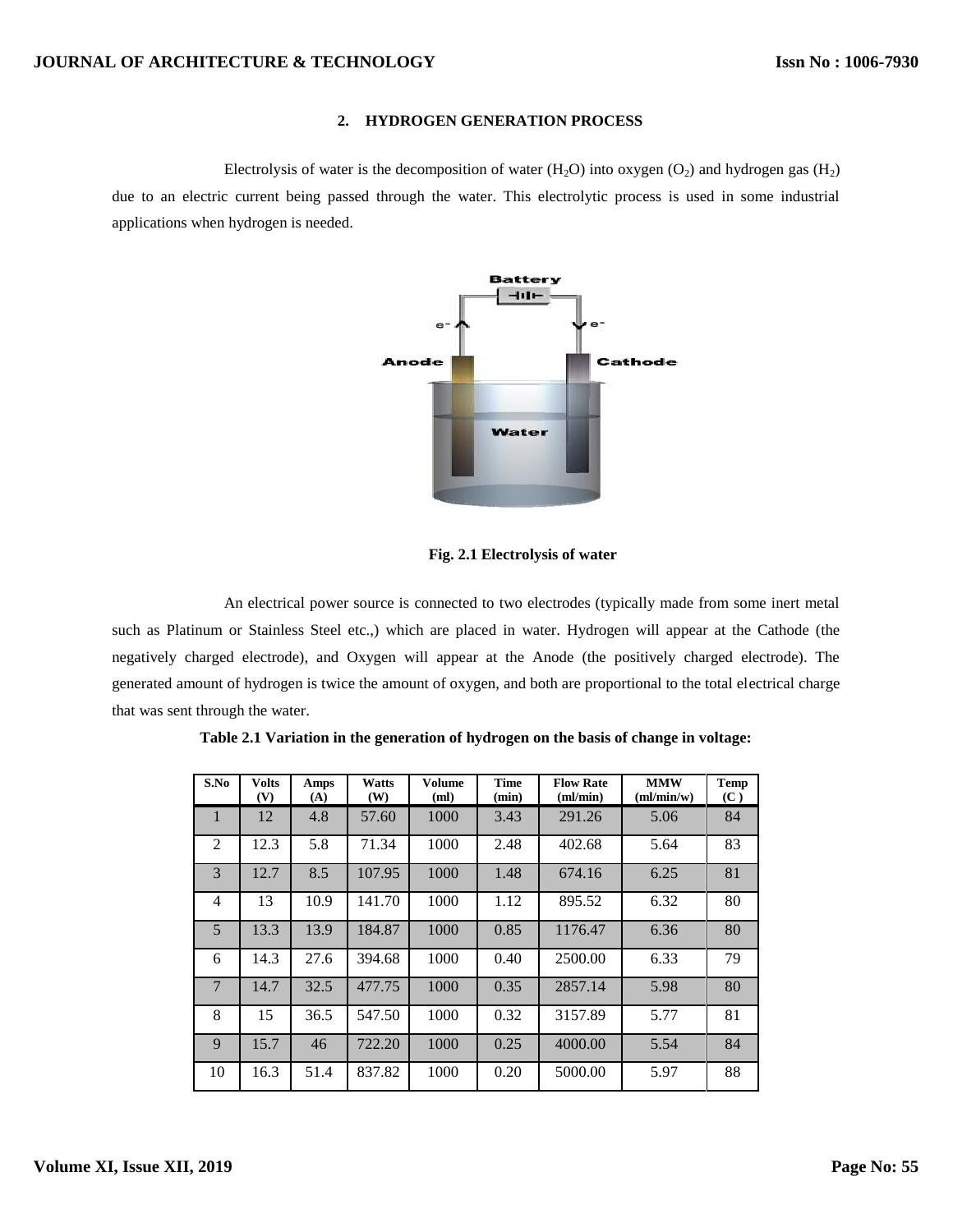# **JOURNAL OF ARCHITECTURE & TECHNOLOGY**

# **2.1. H2O GENERATOR**

The H2O Generator is really an electrolysis device, based on an invention from the late 19th century. It uses electricity to separate water into hydrogen and oxygen. A water molecule is made of two hydrogen atoms and one oxygen atom. In electrolysis two water molecules can be separated to produce two hydrogen molecules, each made of two hydrogen atoms, and one oxygen molecule made of two oxygen atoms.



# **Fig 2.2 H2O GENERATOR**

# **2.2. ELECTRODE DESIGN:**

Stainless steel tubes of 3mm thick and 1", ¾", ½" inch long stainless steel (304 Grades).The electrodes are welded with small copper wireat the end position for electrical contact. After the electrical connection the tubes are arranged in a very close manner such that the gap between the anode and cathode is 2-3mm. The gap between the electrodes is as small as possible, to increase the active surface area of the tubes and seems necessary for ultra high efficiency. The electrical connections are sealed with Teflon tape for minimizing the electrical losses.



**Fig 2.3 DESIGN OF ELECTRODES**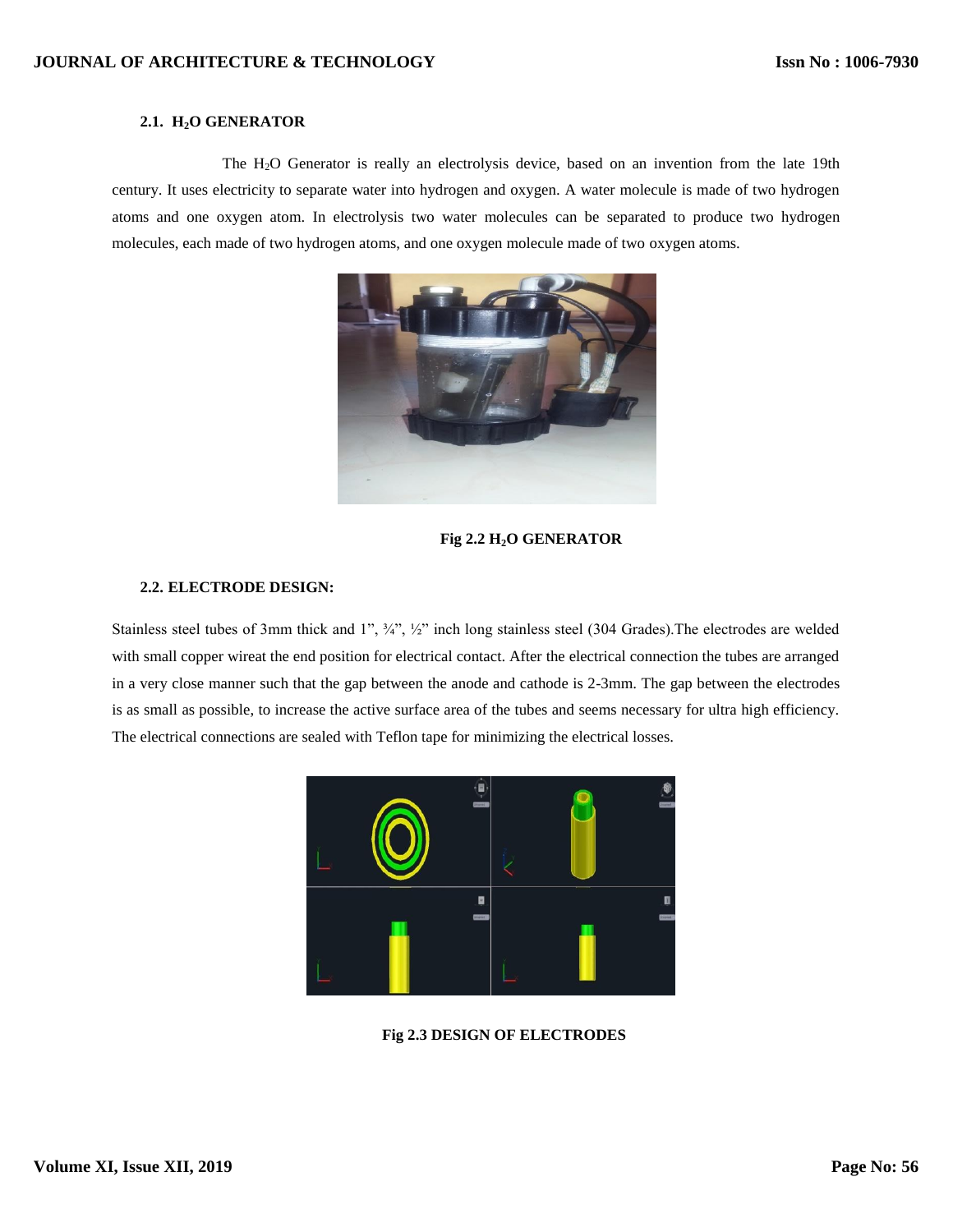# **2.3. H2O SUPPLY TO ENGINE**

The H2Ogas which is generated from the electrolyzer is supplied to the engine in between the air filter and carburetor, for efficient mixing of  $H_2O$  gas with atmospheric air. It is supplied to the engine through the bubbler for reducing the risk of explosion.  $H_2O$  gas is supplying through the PVC hose pipe of 8 mm diameter, and a nozzle is arranged at the exit of the tube for increasing the velocity of the outgoing  $H_2O$  gas into the carburetor, where it is efficiently mixed with atmospheric air and is sucked in to the cylinder.



#### **Fig 2.3 Assembly of H2O generator to bike**

According to the properties of the H<sub>2</sub>O gas nearly 30% volume of H<sub>2</sub>O gas has to be supplied for complete combustion inside the cylinder. Since hydrogen has high flammability nature the combustion takes place very quickly compared to the general petrol or diesel engines, such that more amount of thrust (power) is generated.

# **3. CALCULATIONS**

# **3.1. AIR/FUEL RATIO:**

The theoretical or stoichiometric combustion of hydrogen and oxygen is given as:

$$
2H_2 + O_2 = 2H_2O
$$

Moles of H2 for complete combustion  $= 2$  moles

Moles of O2 for complete combustion = 1 mole

Because air is used as the oxidizer instead oxygen, the nitrogen in the air needs to be included in the calculation:

| Moles of $N_2$ in air  | = Moles of $O_2$ x (79% $N_2$ in air / 21% $O_2$ in air)<br>= 1 mole of $O_2$ x (79% $N_2$ in air / 21% $O_2$ in air)<br>$=$ 3.762 moles N <sub>2</sub> |                                                       |  |                                    |  |
|------------------------|---------------------------------------------------------------------------------------------------------------------------------------------------------|-------------------------------------------------------|--|------------------------------------|--|
| Number of moles of air |                                                                                                                                                         | $=$ Moles of O <sub>2</sub> + moles of N <sub>2</sub> |  | $= 1 + 3.762 = 4.762$ moles of air |  |
| Weight of $O_2$        | $=$ $-$                                                                                                                                                 | Mole of $O_2$ x 32 g/mole =                           |  | 32 g                               |  |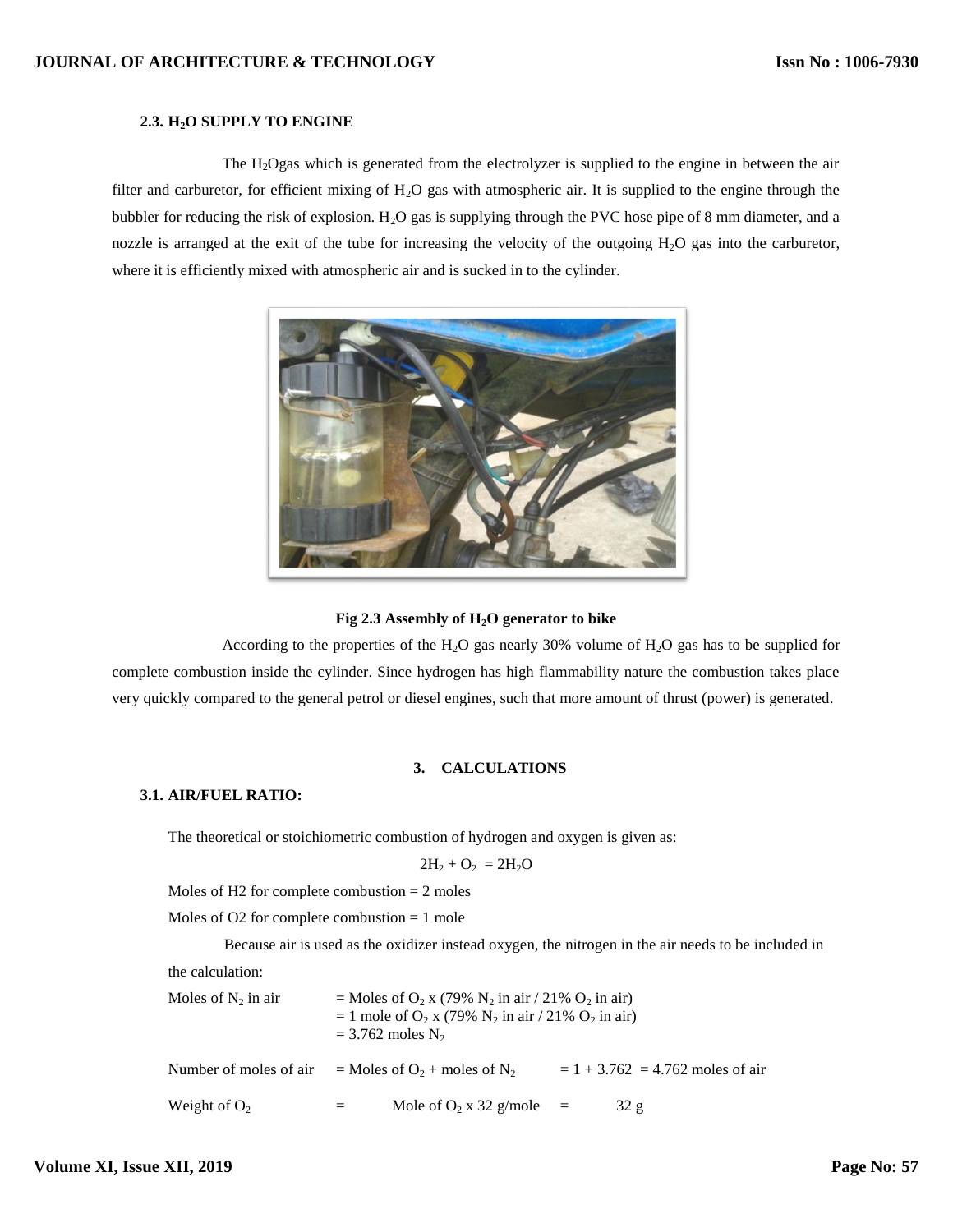| Weight of $N_2$ | $=$ | 3.762 moles of $N_2$ x 28 g/mole | $=$ | $105.33 \text{ g}$          |
|-----------------|-----|----------------------------------|-----|-----------------------------|
| Weight of air   | $=$ | weight of $O_2$ + weight of N    | $=$ | $32g + 105.33 g = 137.33 g$ |
| Weight of $H_2$ | $=$ | 2 moles of $H_2$ x 2 g/mole      | $=$ | 4 g                         |

## **3.2. STOICHIOMETRIC AIR/FUEL (A/F) RATIO FOR HYDROGEN AND AIR:**

| A/F based on mass     | $=$<br>$=$ | mass of air/mass of fuel<br>34.33:1                     | $=$ | $137.33$ g / 4 g |
|-----------------------|------------|---------------------------------------------------------|-----|------------------|
| $A/F$ based on volume | $=$<br>$=$ | volume (moles) of air/volume (moles) of fuel<br>4.762/2 |     | $2.4 \cdot 1$    |

The percent of the combustion chamber occupied by hydrogen for a stoichiometric mixture:

| % $H_2$ | $=$ | Volume (moles) of $H_2$ /total volume         |  |  |
|---------|-----|-----------------------------------------------|--|--|
|         |     | Volume $H_2$ /(volume air + volume of $H_2$ ) |  |  |
|         | $=$ | $2/(4.762+2) = 29.6\%$                        |  |  |

# **3.3. ENGINE SPECIFICATION CALCULATIONS**

| $\mathbf{1}$ . | <b>BRAKE POWER</b>                                       |                           | 6941.03 W or 6.94 KW.   |
|----------------|----------------------------------------------------------|---------------------------|-------------------------|
| 2.             | <b>INDICATED POWER</b><br>and the state of               |                           | 15.73 KW                |
| 3.             | <b>FRICTIONAL POWER</b>                                  | $\mathbf{r} = \mathbf{r}$ | 8.79 KW                 |
|                | 4. THERMAL EFFICIENCY                                    | $\mathbf{r} = \mathbf{r}$ | 74.65%                  |
| 5 <sub>1</sub> | MECHANICAL EFFICIENCY                                    | $\equiv$                  | 44.11%                  |
| 6.             | <b>OVERALL EFFICIENCY</b>                                | $\alpha = 1$              | 43.52%                  |
|                | 7. RELATIVE EFFICIENCY                                   | $\alpha = 1$              | 1.69 (efficiency ratio) |
| 8.             | AIR-STANDARD EFFICIENCY =                                |                           | 60.18%                  |
| 9.             | SPECIFIC FUEL CONSUMPTION PER I.P HOUR = $0.13$ Kg/hr    |                           |                         |
|                | 10. SPECIFIC FUEL CONSUMPTION PER B.P. HOUR = 0.28 Kg/hr |                           |                         |

#### **4. RESULT**

As these calculations show, the stoichiometric or chemically correct A/F ratio for the complete combustion of hydrogen in air is about 34:1 by mass. This means that for complete combustion, 34 pounds of air are required for every pound of hydrogen. This is much higher than the 14.7:1 A/F ratio required for gasoline. Since hydrogen is a gaseous fuel at ambient conditions it displaces more of the combustion chamber than a liquid fuel. Consequently less of the combustion chamber can be occupied by air. At stoichiometric conditions, hydrogen displaces about 30% of the combustion chamber, compared to about 1 to 2% for gasoline

After conducting test drive by using millage tester it shows the variation of the fuel consumption, the millage increased about 5 km per liter, by adding this equipment to an IC engine Mechanical properties of an engine is also changed by increasing the efficiency, decreasing the carbon emissions and Nox emissions.